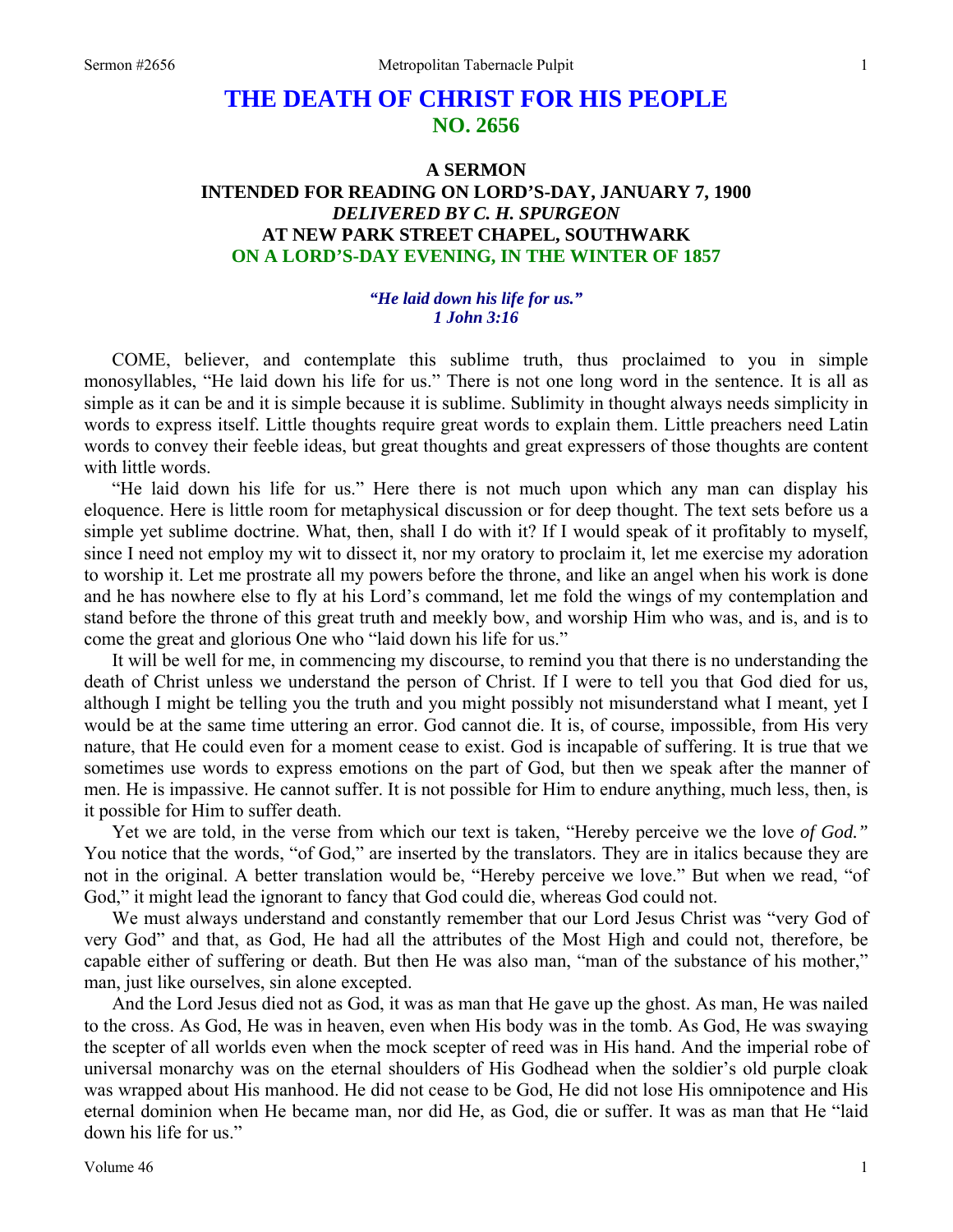Come now, my soul, and worship this man, this God. Come, believer, and behold your Savior. Come to the innermost circle of all sanctity, the circle that contains the cross of Christ, and sit down and while you worship, learn three lessons from the fact that, "He laid down his life for us."

 The first lesson should be—Did He lay down his life for us? Ah! then, my brethren, *how great must have been our sins* that they could not have been atoned for by any other price! Secondly, did He lay down his life for us? Ah! then, beloved, *how great must have been His love*! He would not stop short anywhere until life itself had been resigned. Thirdly, did He lay down his life for us? Ah! then, my soul, be of good cheer *how safe are you*! If such an atonement has been offered, if such a sure satisfaction has been given to Almighty God, how secure you are. Who is he that can destroy him who has been bought with the blood of such a Redeemer?

**I.** Come, then, let me believingly meditate on the first sad fact. Did Christ lay down his life for me? Then, HOW GREAT MUST HAVE BEEN MY SINS!

 Ah! my brethren, I will speak a little of my own experience, and in so doing I shall also be describing yours. I have seen my sins in many different ways. I saw them once by the blazing light of Sinai and oh! my spirit shrank within me, for my sins seemed exceedingly black. When the sound of the trumpet waxed loud and long, and the lightning and fire flashed into my heart, I saw a very hell of iniquity within my soul and I was ready then to curse the day that I was born, that I should have had such a heart so vile and so deceitful. I thought that then I had seen the exceeding blackness of my sin. Alas! I had not seen enough of sin to make me loathe it so as to leave it, for that conviction passed away. Sinai was but a volcano and it was hushed to silence, and I began to play with sin again and loved it as much as ever.

 I beheld another sight one day. I saw my sins by the light of heaven. I looked up and I considered the heavens, the work of God's fingers. I perceived the purity of God's character written on the sunbeams. I saw His holiness engraved upon the wide world, as well as revealed in Scripture, and as I compared myself with Him, I thought I saw how black I was. O God! I never knew the heinousness of my own guilt until I saw the glory of Your character. But now I see the brightness of Your holiness, my whole soul is cast down at the thought of my sinfulness and my great departure from the living God.

 I thought that, then, I had seen enough. Ah! I had seen enough to make me worship for a moment, but my gladness was as the early cloud and as the morning dew, and I went my way and forgot what manner of man I was. When I had lost the sense of the majesty of God, I lost also the consciousness of my own guilt.

 Then there came to me another view. I beheld God's lovingkindness to me. I saw how He had dandled me upon the knee of Providence how—He had carried me all my life long—how He had strewn my path with plenty and given me all things richly to enjoy. I remembered how He had been with me in the hour of trial, how He had preserved me in the day of hurricane, and kept me safe at the moment of storm. I remembered all His goodness to me, and struck with surprise at His mercy, I looked upon my sin in the light of His grace and I said, "O sin, how base you are, what dire ingratitude do you manifest against a God so profoundly kind!"

 I thought, then, I had surely seen the worst of sin, when I had laid it side by side, first, with the character of God and afterwards with His bounties. I cursed sin from my inmost heart and thought I had seen enough of it. But ah! my brethren, I had not. That sense of gratitude passed away and I found myself still prone to sin and still loving it.

 But oh, there came a thrice-happy, yet thrice-mournful hour! One day, in my wanderings, I heard a cry, a groan. I thought 'twas not a cry such as came from mortal lips, it had in it such unutterable depths of wondrous woe. I turned aside, expecting to see some great sight and it was indeed a great sight that I saw. Lo, there, upon a tree, all bleeding, hung a man. I marked the misery that made His flesh all quiver on His bones. I beheld the dark clouds come rolling down from heaven, like the chariots of misery. I saw them clothe His brow with blackness. I saw even in the thick darkness, for my eyes were opened and I perceived that His heart was as full of the gloom and horror of grief as the sky was full of blackness.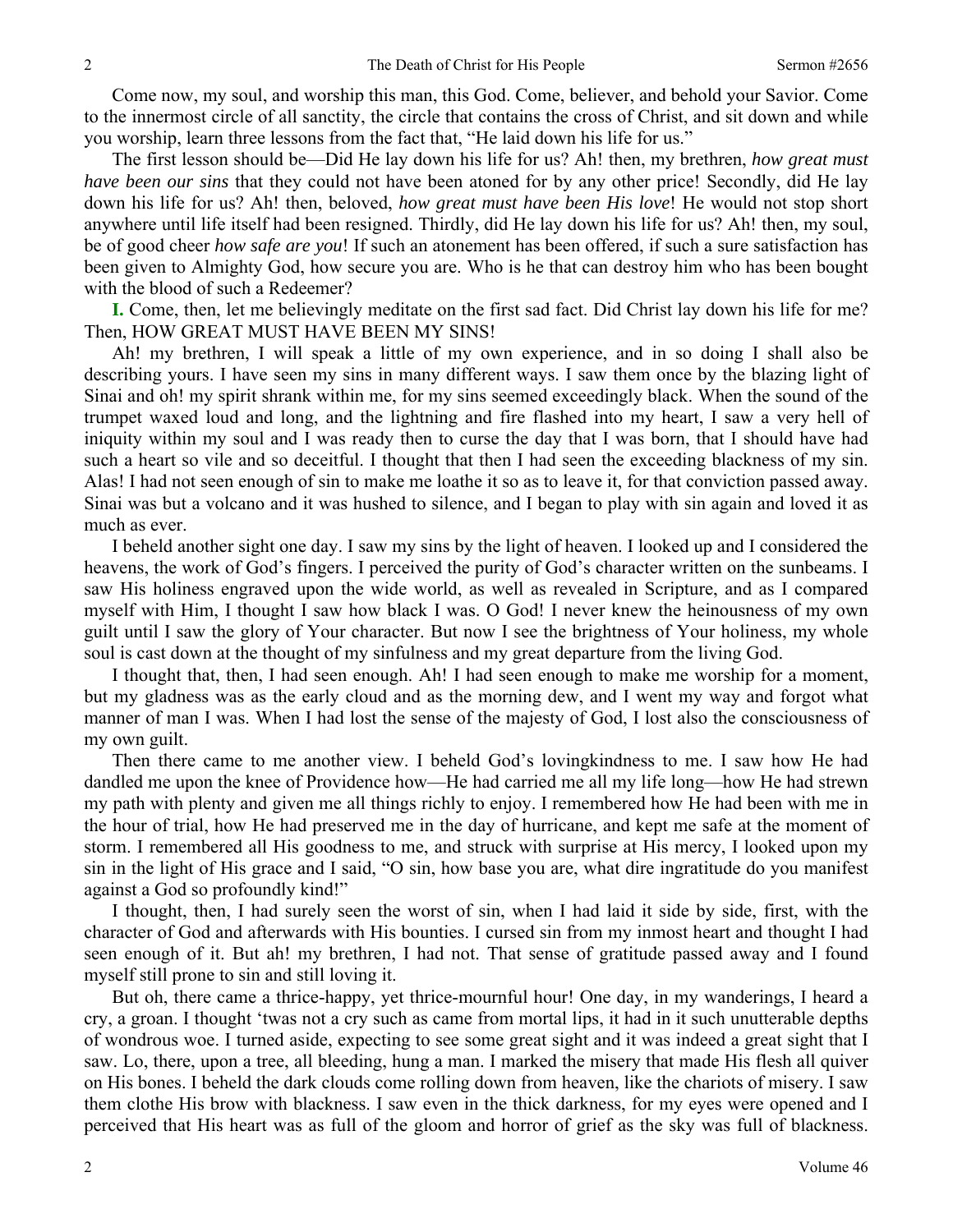Then I seemed to look into His soul and I saw torrents of unutterable anguish—wells of torment of such an awful character that mortal lips dare not sip, lest they should be burned with scalding heat. I said, "Who is this mighty sufferer? Why does He suffer thus? Has He been the greatest of all sinners, the basest of all blasphemers?" But a voice came forth from the excellent glory and it said, "This is My beloved Son, but He took the sinner's sin upon Himself and He must bear its penalty."

 O God! I thought I never saw sin till that hour, when I saw it tear Christ's glories from His head when it seemed, for a moment, even to withdraw the lovingkindness of God from Him—when I saw Him covered with His own blood and plunged into the uttermost depths of oceans of grief. Then I said, "Now shall I know what you are, O sin, as never before I knew it!" Though those other sights might teach me something of the dire character of evil, yet never, till I saw the Savior on the tree, did I understand how base a traitor man's guilt was to man's God.

 O heir of heaven, lift now your eye and behold the scenes of suffering through which your Lord passed for your sake! Come in the moonlight and stand between those olives. See Him sweat great drops of blood. Go from that garden and follow Him to Pilate's bar. See your Master subjected to the grossest and filthiest insults. Gaze upon the face of spotless beauty defiled with the spittle of soldiers. See His head pierced with thorns. Mark His back, all rent, and torn, and scarred, and bruised, and bleeding beneath the terrible lash.

 And O Christian, see Him die! Go and stand where His mother stood, and hear Him say to you, "Man, behold your Savior!" Come you tonight and stand where John stood. Hear Him cry, "I thirst," and find yourself unable either to assuage His griefs or to comprehend their bitterness. Then, when you have wept there, lift your hands and cry, "Revenge!" Bring out the traitors. Where are they? And when your sins are brought forth as the murderers of Christ, let no death be too painful for them. Though it should involve the cutting off of right arms, or the quenching of right eyes, and putting out their light forever, do it! For if these murderers murdered Christ, then let them die. Die terribly they may, but die they must. Oh! that God the Holy Ghost would teach you that first lesson, my brethren, the boundless wickedness of sin, for Christ had to lay down his life before your sin could be wiped away.

**II.** Now we will come to the second head and here we will lift up our hearts from the depths of sadness to the heights of affection. Did the Savior lay down his life for me? We will read it now, "He laid down his life for me," and I pray the Lord to help each of you, by faith, to read it so, because when we say "us," that is dealing in generalities—blessed generalities, it is true—but let us, at this time, deal in specialities and say, each one of us, who can do so truthfully, "He laid down his life for me." Then, HOW GREATLY HE MUST HAVE LOVED ME!

 Ah, Lord Jesus! I never knew Your love till I understood the meaning of Your death. Beloved, we shall try again, if we can, to tell the story of our own experience to let you see how God's love is to be learned. Come, saint, sit down and meditate on your creation. Note how marvelously you have been formed and all your bones fitted to one another and see love there.

 Mark next, that predestination which placed you where you are, for the lines have fallen unto you in pleasant places and notwithstanding all your troubles, you have, compared with many a poor soul, "a goodly heritage." Mark, then, the love of God displayed in the predestination that has made you what you are and placed you where you are.

 Then look back and see the lovingkindness of your Lord as displayed to you in all your journey up till now. You are getting old and your hair is whitening above your brow, but He has carried you all the days of old, not one good thing has failed of all that the Lord your God has promised. Recall your life story. Go back, now, and look at the tapestry of your life, which God has been working every day with the golden filament of His love, and see what pictures of grace there are upon it. Can you not say that Jesus has loved you?

 Turn your eye back and read the ancient rolls of the everlasting covenant and see your name amongst the first-born, the elect, the Church of the living God. Say, did He not love you when He wrote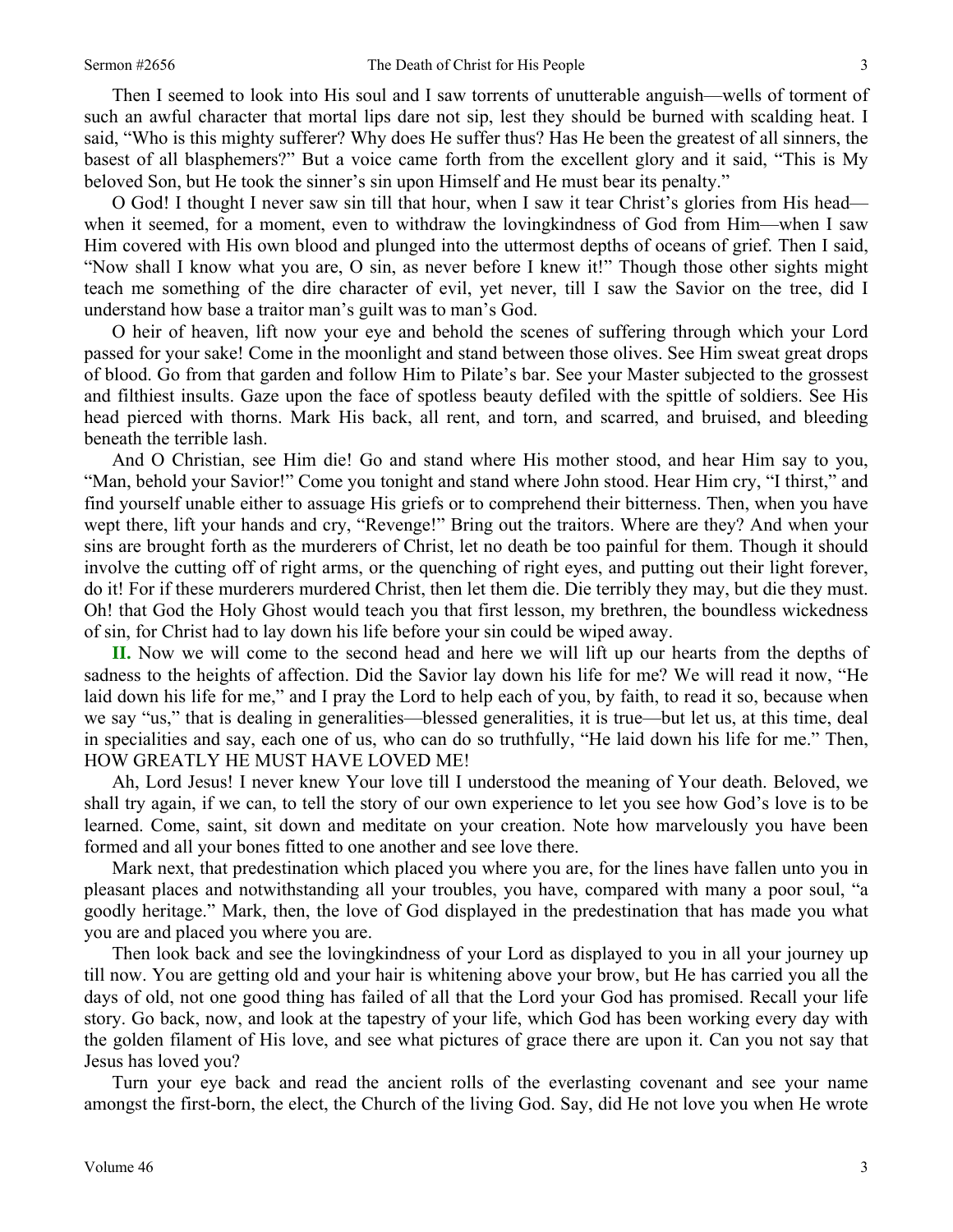your name there? Go and remember how the eternal settlements were made and how God decreed and arranged all things so that your salvation should come to pass. Say, was there not love there?

 Pause at the remembrance of your convictions. Think of your conversion. Recollect your preservation and how God's grace has been working upon you in adoption, in justification, and in every item of the new covenant. And when you have summed up all these things, let me ask you this question—Do all these things produce in you such a sense of gratitude as the one thing that I shall mention now, the cross of our Lord Jesus Christ?

 For, my brother, if your mind is like mine, although you will think highly enough of all these things that God has given you, you will be obliged to confess that the thought of the death of Christ upon the cross swallows them all up. This I know, my brethren I may look back, I may look forward, but whether I look back to the decrees of eternity or look forward to the pearl-gated city, and all the splendors that God has prepared for His own beloved children, I can never see my Father's love so beaming forth, in all its effulgence, as when I look at the cross of Christ and see Him die thereon.

 I can read the love of God in the rocky letters of the eternal covenant and in the blazing letters of heaven hereafter, but my brethren, in those crimson lines, those lines written in blood, there is something more striking than there is anywhere else, for they say, "He laid down his life for us." Ah, here it is you learn love.

 You know the old story of Damon and Pythias, how the two friends struggled together as to which should die for the other. There was love there. But ah! there is no comparison between Damon and Pythias, and a poor sinner and his Savior. Christ laid down his life, His glorious life, for a poor worm. He stripped Himself of all His splendors, then of all His happiness, then of His own righteousness, then of His own robes, till He was naked to His own shame. And then He laid down his life, that was all He had left, for our Savior had not kept anything back.

 Just think of that for a moment. He had a crown in heaven, but He laid that aside, that you and I might wear one forever. He had a belt of brightness—brighter than the stars, about His loins, but He took it off and laid it by, that you and I might eternally wear a belt of righteousness. He had listened to the holy songs of the cherubim and seraphim, but He left them all that we might forever dwell where angels sing. And then He came to earth and He had many things, even in His poverty, which might have tended to His comfort—He laid down first one glory and then another, at love's demand.

 At last, it came to this, He had nothing left but one poor garment, woven from the top throughout, and that was clinging to His back with blood, and He laid down that also. Then there was nothing left. He had not kept back one single thing. "There," He might have said, "take an inventory of all I have, to the last farthing. I have given it all up for My people's ransom." And there was nothing left now but His own life.

 O love insatiable! could you not stay there? He had given up one hand to cancel sin and the other hand to reconcile us unto God. He had given up one foot that we might have our sinful feet forever transfixed, and nailed, ne'er to wander, and the other foot to be fastened to the tree that we might have our feet at liberty to run the heavenly race. And there was nothing left but His poor heart, and He gave His heart up too they ripped it apart with the spear and forthwith there came out blood and water.

 Ah, my Lord. What have I ever given You compared to what You have given for me? Some poor things, like some rusty farthings, I have given You, but how little compared with what You have given me! Now and then, my Lord, I have given You a poor song upon an ill-toned instrument. Sometimes, my Lord, I have done some little service for You, but alas! my fingers were so black, they spoiled what I intended to have presented to You white as snow.

 It is nothing I have done for You, my Lord. No, though I have been a missionary and surrendered home and friends. No, though I have been a martyr and given my body to be burned, I will say, in the last hour, "My Master, I have done nothing for You, after all, in comparison with what You have done for me. And yet, what can I do more? How can I show my love to You, for Your love to me, so peerless, so matchless? What shall I do? I will do nothing but—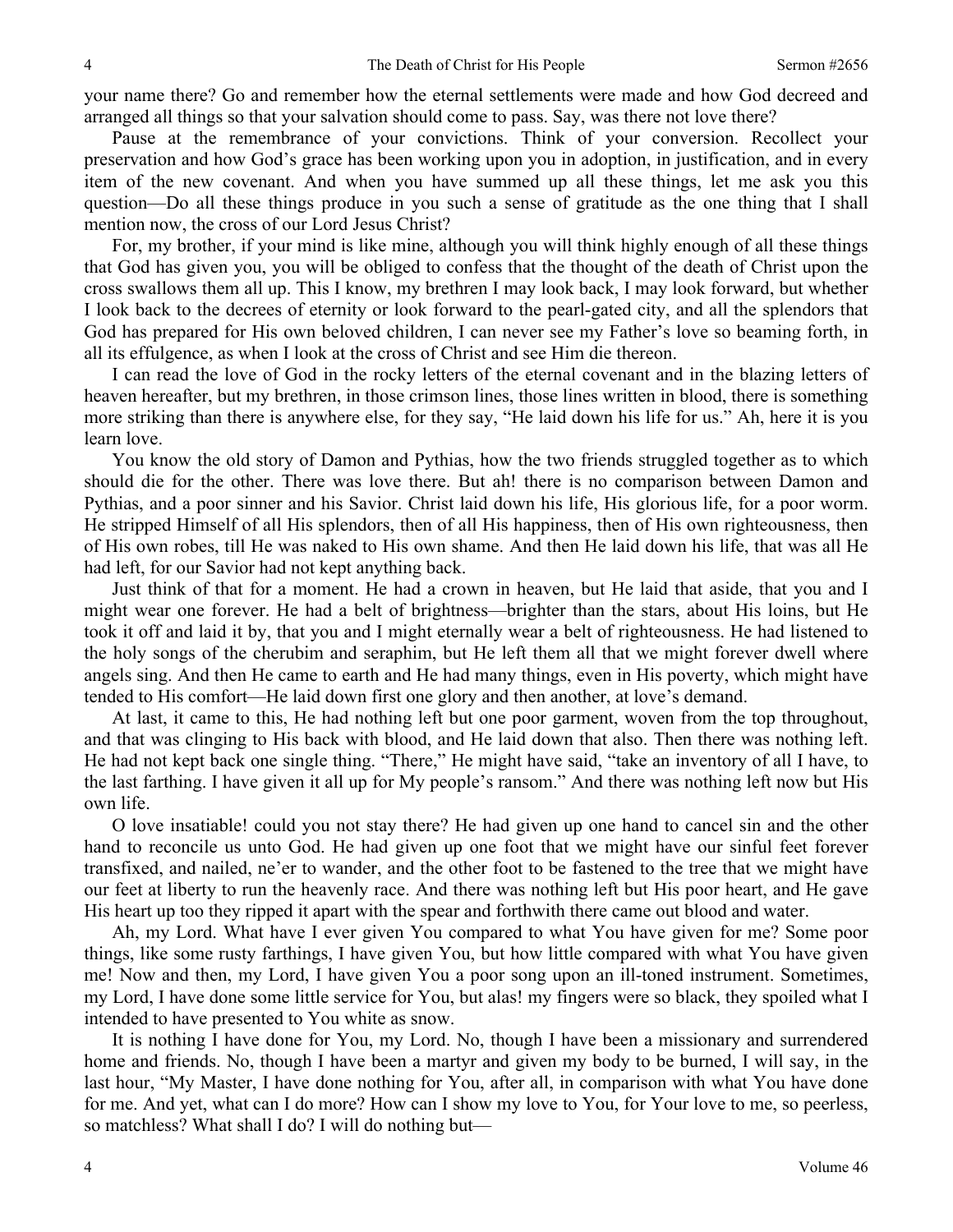#### *"Dissolved by Thy goodness, I'll fall to the ground, And weep to the praise of the mercy I've found."*

That is all I can do, and that I must and will do.

**III.** Now, beloved, we will change the theme and go one note higher. We have run up the gamut a long way and now we have reached the height of the octave. But we have something else to get out of the text, "He laid down his life for us." Did my Savior lay down his life for me? Then, HOW SAFE I AM!

 We will have no controversy tonight with those who do not see this truth, may the Lord open their blind eyes and show it to them! That is all we will say. We, who know the Gospel, see, in the fact of the death of Christ, a reason that no strength of logic can ever shake and no power of unbelief can remove why we should be saved.

 There may be men with minds so distorted that they can conceive it possible that Christ could die for a man who afterwards is lost. I say, there may be such. I am sorry to say that there are still to be found some such persons, whose brains have been so addled, in their childhood, that they cannot see that what they hold is both a preposterous lie and a blasphemous libel. Christ dies for a man and then God punishes that man again? Christ suffers in a sinner's stead and then God condemns that sinner after all! Why, my friends, I feel quite shocked in only mentioning such an awful error. And were it not so current as it is, I would certainly pass it over with the contempt that it deserves.

 The doctrine of Holy Scripture is this, that God is just, that Christ died in the stead of His people and that, as God is just, He will never punish one solitary soul of Adam's race for whom the Savior did thus shed His blood. The Savior did, indeed, in a certain sense, die for all, all men receive many a mercy through His blood, but that He was the Substitute and Surety for *all* men is so inconsistent, both with reason and Scripture, that we are obliged to reject the doctrine with abhorrence.

 No, my soul, how shall you be punished if your Lord endured your punishment for you? Did He die for you? O my soul, if Jesus was not your Substitute, and did not die in your very stead, then He is no Savior to you! But if He was your Substitute, if He suffered as your Surety, in your stead, then, my soul, "Who is he that condemns?" Christ has died, yes, rather, has risen again and sits at the right hand of God, and makes intercession for us.

 There stands the master-argument Christ "laid down his life for us." And "if, when we were enemies, we were reconciled to God by the death of His Son, much more, being reconciled, we shall be saved by His life." If the agonies of the Savior put our sins away, the everlasting life of the Savior, with the merits of His death added thereunto, must preserve His people, even unto the end.

 This much I know—you may hear men stammer when they say it—but what I preach is the old Lutheran, Calvinistic, Augustinian, Pauline, Christian truth—there is not one sin in the Book of God against anyone that believes. Our sins were numbered on the Scapegoat's head and there is not one sin that ever a believer did commit that has any power to damn him, for Christ has taken the damning power out of sin by allowing it, to speak by a bold metaphor, to damn Himself, for sin did condemn Him, and inasmuch as sin condemned Him, sin cannot condemn us.

 O believer, this is your security, that all your sin and guilt, all your transgressions and your iniquities have been atoned for and were atoned for before they were committed, so that you may come with boldness, though red with all crimes, and black with every lust, and lay your hand on that Scapegoat's head. And when you have put your hand there and seen that Scapegoat driven into the wilderness, you may clap your hands for joy and say, "It is finished, sin is pardoned."

> *"Here's pardon for transgressions past, It matters not how black their cast; And oh, my soul, with wonder view, For sins to come, here's pardon too!"*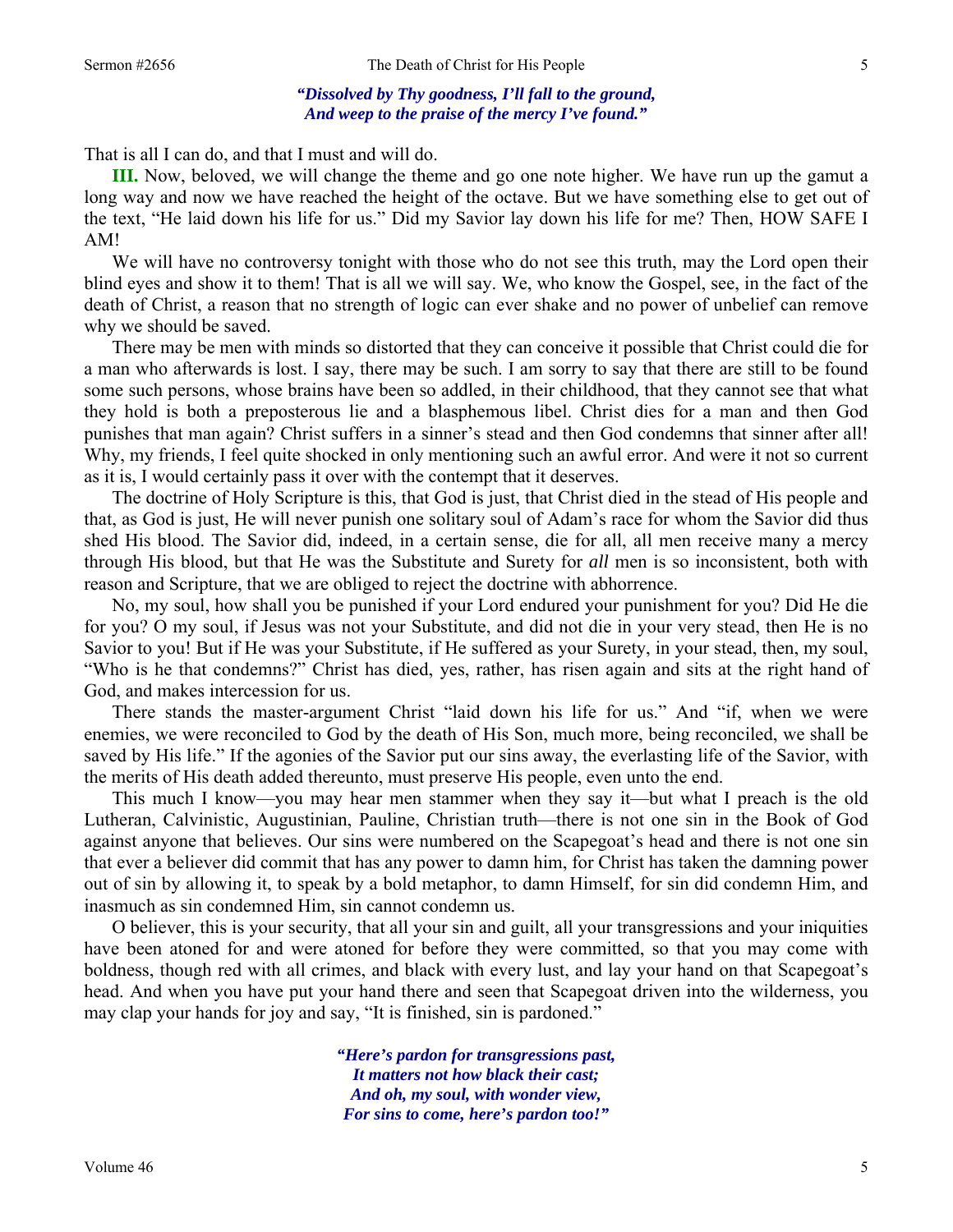This is all I want to know, did the Savior die for me? Then I will not continue in sin that grace may abound, but nothing shall stop me of thus glorying, in all the churches of the Lord Jesus, that my sins are entirely removed from me and in God's sight, I may sing, as Hart did sing—

### *"With Christ's spotless vesture on, Holy as the Holy One."*

 O marvelous death of Christ, how securely do You set the feet of God's people on the rocks of eternal love and how securely do You keep them there! Come, dear brethren, let us suck a little honey out of this honeycomb. Was there ever anything so luscious and so sweet to the believer's taste as this all-glorious truth that we are complete in Him? That in and through His death and merits, we are accepted in the Beloved?

 Oh, was there ever anything more sublime than this fact that He has already raised us up together and made us sit together in heavenly places in Christ Jesus, far above all principalities and powers, just where He sits? Surely there is nothing more sublime than that, except it be that a master-thought stamps all these things with more than their own value—that master-thought that, though the mountains may depart and the hills be removed, the covenant of His love shall never depart from us. "For," says JEHOVAH, "I will never forget you, O Zion." "I have graven thee upon the palms of my hands; thy walls are continually before me."

 O Christian, that is a firm foundation, cemented with blood, on which you may build for eternity! Ah, my soul! You need no other hope but this. Jesus, Your mercy, never dies. I will plead this truth when cast down with anguish—Your mercy never dies. I will plead this when Satan hurls temptations at me and when conscience casts the remembrance of my sin in my teeth. I will plead this ever and I will plead it now—

> *"Jesus, Thy blood and righteousness My beauty are, my glorious dress."*

Yea, and after I die, and even when I stand before Your eyes, You dread Supreme—

*"When from the dust of death I rise, To take my mansion in the skies, E'en then shall this be all my plea, 'Jesus hath lived and died for me.'* 

*Bold shall I stand in that great day, For who aught to my charge shall lay? While through Christ's blood absolved I am From sin's tremendous curse and shame."* 

 Ah, brethren, if this is your experience, you may come to the table of communion now right happily. It will not be coming to a funeral, but to a feast of gladness. "He laid down his life for us."

## **EXPOSITION BY C. H. SPURGEON**

#### *JOHN 9 AND 1 CORINTHIANS 10:15-33, 11:1*

We will first read about one of our Lord's miracles and then, as many of us will be coming to the communion table, we will read about the Lord's supper.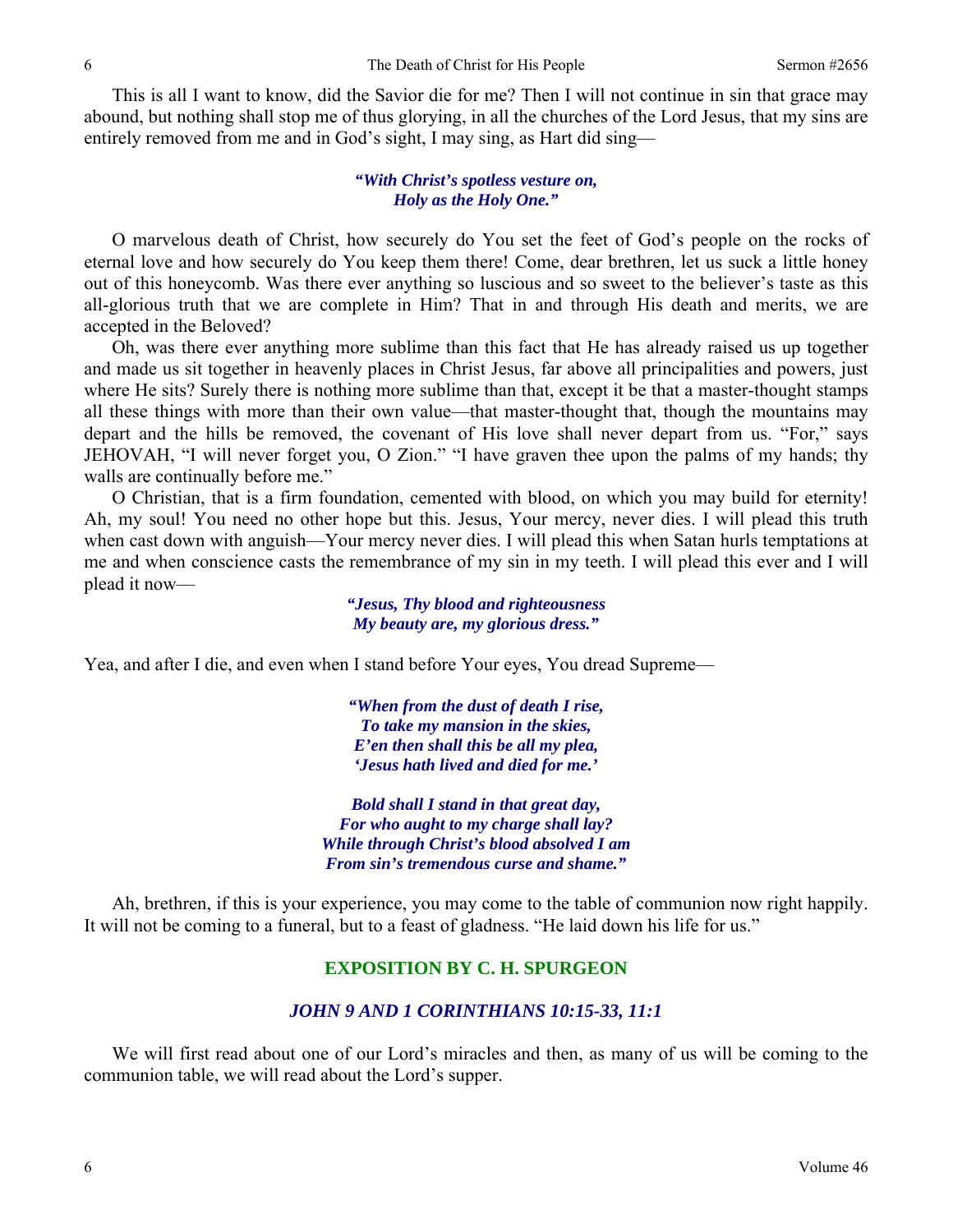**John Chapter 9. Verses 1-3.** *And as Jesus passed by, he saw a man which was blind from his birth. And his disciples asked him, saying, Master, who did sin, this man, or his parents, that he was born blind? Jesus answered, Neither hath this man sinned, nor his parents.* 

That is, the sin of the man or of his parents was not the cause of his being blind.

*3. But that the works of God should be made manifest in him.* 

What a very blessed way of looking at evil—as an opportunity for *God* to manifest the power of His works of grace by getting rid of it! I wish that everyone here would look upon the evil within his own heart in this very hopeful light and say, "There is something in me for God to conquer. There is some spiritual disease in me for the great Physician to heal. There is space in my poor soul for the Lord Himself to work some miracle of mercy."

**4-7.** *I must work the works of him that sent me, while it is day: the night cometh, when no man can work. As long as I am in the world, I am the light of the world. When he had thus spoken, he spat on the ground, and made clay of the spittle, and he anointed the eyes of the blind man with the clay, and said unto him, Go, wash in the pool of Siloam, (which is by interpretation, Sent.) He went his way therefore, and washed, and came seeing.* 

You notice, brethren, that the disciples wanted to know how the man became blind, but Christ removed his blindness and gave him sight. I have known a great many puzzle themselves about the origin of evil. Christ did not come to explain that mystery, He came to put an end to evil. That is an infinitely more practical object than that of speculating about how evil first entered the world or how it entered any individual soul. He will tell you how to get rid of it.

 What a blessed way of healing Christ used! He could have spoken and the man's eyes would have opened at once. He who said, "Let there be light," and there was light, in the first creation, could have said the same thing to this blind man, and light would at once have entered his eyes. Instead of that, He chose to use means, and the means did not appear to be very likely to effect the cure.

 Jesus covered the man's eyes with clay and bade him go and wash it off again. Is this the way to give him sight? Yes, our Lord often uses means that seem to be very unlikely to accomplish His purpose, but He always uses the right means. Often, when He is going to open a man's eyes spiritually, He first makes him feel more blind than ever he was in all his life. A sense of deeper darkness hangs over him just before the dawn of eternal day. Perhaps even this very hour some words of mine, human and imperfect as they are, may, nevertheless, have the truth in them, just as the clay was made efficacious by the spittle from the Savior's blessed mouth. And if so, there will be healing work wrought among blind hearts tonight. God grant that it may be so!

**8-9.** *The neighbors therefore, and they which before had seen him that he was blind, said, Is not this he that sat and begged? Some said, This is he: others said, He is like him: but he said, I am he.* 

There is an end of all question about the matter. He says, "I am the very man." No one knew this better than he did and therefore, he was the one to say it.

**10-11.** *Therefore said they unto him, How were thine eyes opened? He answered and said, A man that is called Jesus made clay, and anointed mine eyes, and said unto me, Go to the pool of Siloam, and wash: and I went and washed, and I received sight.* 

A very plain story, very well told. It is the story of every soul that gets the eternal light. "Christ told me to believe in Him. I did believe in Him and I received the blessing." There are not many incidents in the narrative and there is nothing very romantic, but it is a simple and plain declaration of what Christ had done for him. And blessed be God, just as sight was given to the blind man, Christ still gives salvation to all who trust Him.

> *"There is life for a look at the Crucified One; There is life at this moment for thee; Then look, sinner—look unto Him, and be saved— Unto Him who was nail'd to the tree.*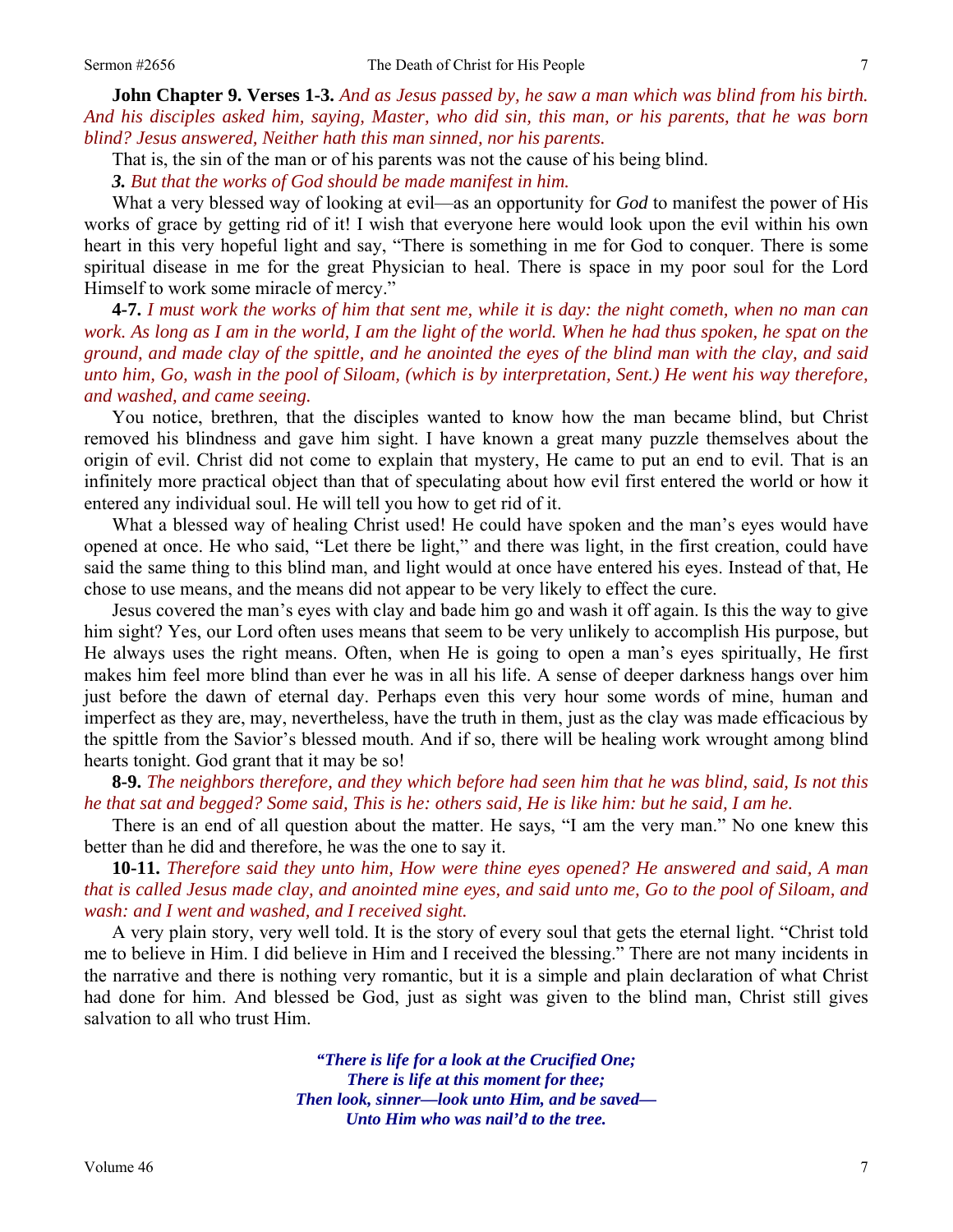*It is not thy tears of repentance or prayers, But the blood that atones for the soul: On Him, then, who shed it, believing at once, Thy weight of iniquities roll.* 

*But take, with rejoicing, from Jesus at once The life everlasting He gives: And know, with assurance, thou never canst die, Since Jesus, thy righteousness, lives."* 

**12-14.** *Then said they unto him, Where is he? He said, I know not. They brought to the Pharisees him that aforetime was blind. And it was the sabbath day when Jesus made the clay, and opened his eyes.* 

Oh, that He would do the same thing, in a spiritual sense, this Sabbath day! On another occasion, when He had wrought a miracle on the Sabbath and the Jews therefore sought to persecute Him and slay Him, He said to them, "My Father works hitherto, and I work." The Sabbath day was often Christ's chief working day, may He make it to be so again now!

**15-17.** *Then again the Pharisees also asked him how he had received his sight. He said unto them, He put clay upon mine eyes, and I washed, and do see. Therefore said some of the Pharisees, This man is not of God because he keepeth not the sabbath day. Others said, How can a man that is a sinner do such miracles? And there was a division among them. They say unto the blind man again, What sayest thou of him, that he hath opened thine eyes? He said, He is a prophet.* 

There was no mistake about that matter in the mind of the man whom he had healed, none but a prophet, mighty in word and deed, could have worked such a miracle as that.

**18-21.** *But the Jews did not believe concerning him, that he had been blind, and received his sight, until they called the parents of him that had received his sight. And they asked them, saying, Is this your son, who ye say was born blind? how then doth he now see? His parents answered them and said, We know that this is our son, and that he was born blind: but by what means he now seeth, we know not; or who hath opened his eyes, we know not: he is of age; ask him: he shall speak for himself.* 

And so he did. He was one of those people who can speak for themselves and it is greatly to be wished that many more of those who have been cured by Christ could do the same. He was a conscientious man, who, without fear of offending or any desire to curry favor, spoke out honestly what he knew—nothing more.

**22-27.** *These words spake his parents, because they feared the Jews: for the Jews had agreed already, that if any man did confess that he was Christ, he should be put out of the synagogue. Therefore said his parents, He is of age; ask him. Then again called they the man that was blind, and said unto him, Give God the praise: we know that this man is a sinner. He answered and said, Whether he be a sinner or no, I know not: one thing I know, that, whereas I was blind, now I see. Then said they to him again, What did he to thee? how opened he thine eyes? He answered them, I have told you already, and ye did not hear: wherefore would ye hear it again? will ye also be his disciples?* 

He was a sharp, ready-witted man, who was not to be enticed into making any rash and unguarded statements. He knew what he did know and he kept to that. And whenever any of you are assailed by the enemies of Christ, you will do well to imitate this man and neither be abashed by their frowns and sneers, nor yet be too ready to cast your pearls before swine.

**28.** *Then they reviled him,—*

That is the usual way with the men of the world, when they cannot beat a man in argument, they begin to call him bad names. "They reviled him,"—

**28-31.** *And said, Thou art his disciple; but we are Moses' disciples. We know that God spake unto Moses: as for this fellow, we know not from whence he is. The man answered and said unto them, Why*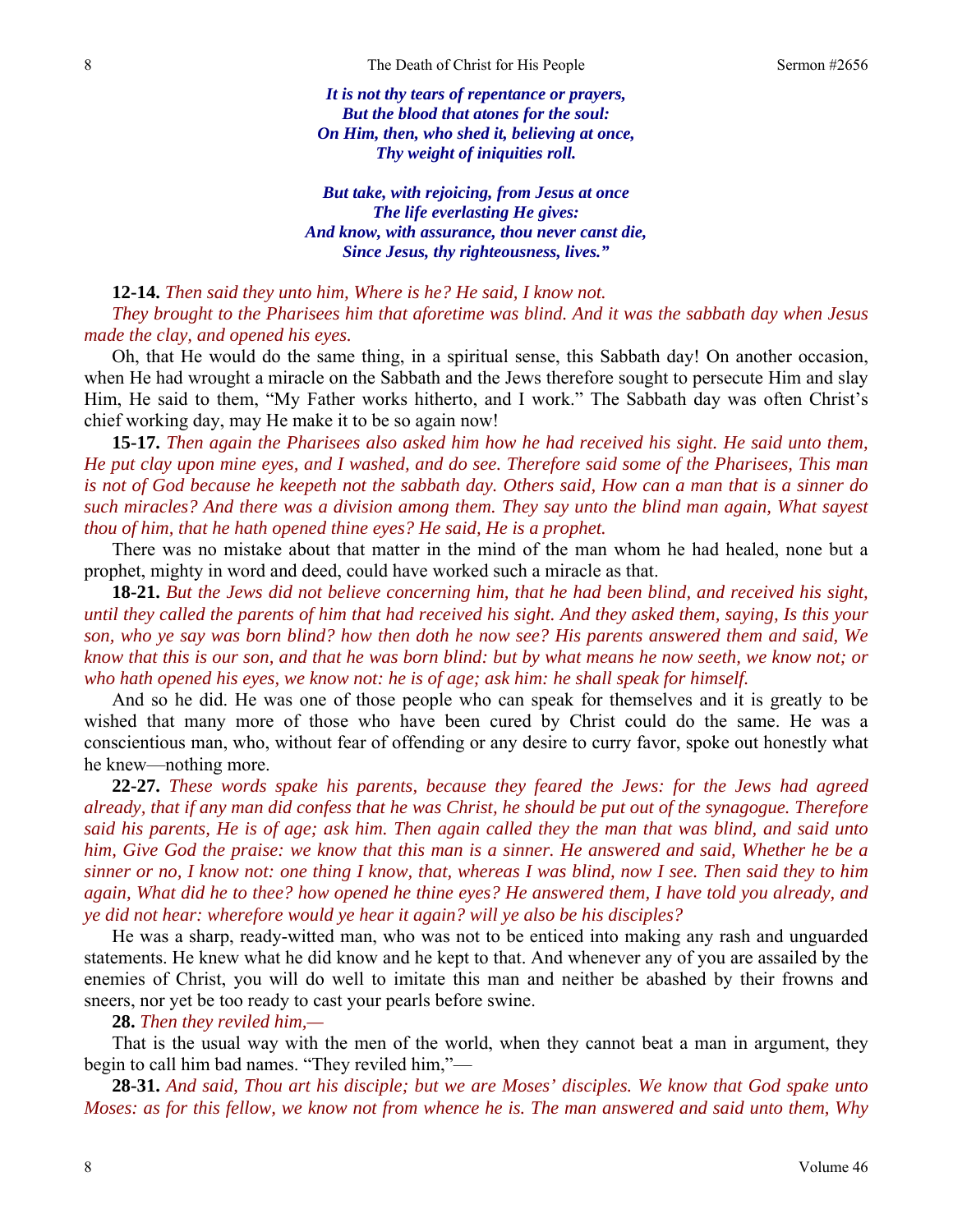*herein is a marvelous thing, that ye know not from whence he is, and yet he hath opened mine eyes. Now we know that God heareth not sinners:* 

That is to say, He does not work miracles by them. He does not hear their prayers and give them the power to open blind men's eyes.

**31-33.** *But if any man be a worshipper of God, and doeth his will, him he heareth. Since the world began was it not heard that any man opened the eyes of one that was born blind. If this man were not of God, he could do nothing.* 

Christ could not have given sight to the blind man if He had not Himself come from God. This was good reasoning and it would have been convincing if the objectors had been willing to be convinced by the truth.

**34.** *They answered and said unto him, Thou wast altogether born in sins, and dost thou teach us?*  "Holy and learned people like us, Pharisees, do you set up to be our teacher?"

**34-38.** *And they cast him out. Jesus heard that they had cast him out; and when he had found him, he said unto him, Dost thou believe on the Son of God? He answered and said, Who is he, Lord, that I might believe on him? And Jesus said unto him, Thou hast both seen him, and it is he that talketh with thee. And he said, Lord, I believe. And he worshipped him.* 

Then was his cure indeed complete. He had seen Christ spiritually as well as naturally, and fell at His feet and worshipped Him as the Son of God.

**39-41.** *And Jesus said, For judgment I am come into this world, that they which see not might see; and that they which see might be made blind. And some of the Pharisees which were with him heard these words, and said unto him, Are we blind also? Jesus said unto them, if ye were blind, ye should have no sin: but now ye say, We see; therefore your sin remaineth.* 

**1 Corinthians Chapter 10. Verses 15-19.** *I speak as to wise men; judge ye what I say. The cup of blessing which we bless, is it not the communion of the blood of Christ? The bread which we break, is it not the communion of the body of Christ? For we being many are one bread, and one body: for we are all partakers of that one bread. Behold Israel after the flesh: are not they which eat of the sacrifices partakers of the altar? What say I then? that the idol is any thing, or that which is offered in sacrifice to idols is any thing?* 

After they had offered the beasts as sacrifices to their idols, it was the custom to sell the carcasses in the shambles. Christian men, going into the market to buy meat, and asking no questions, bought and ate portions of these sacrifices, and they did no wrong whatever. But there were some in the church who were very tender of conscience and who said, "If we eat meat which has been offered to idols, we thereby become partakers with the idolaters." Paul therefore writes:

**20-21.** *But I say, that the things which the Gentiles sacrifice, they sacrifice to devils, and not to God: and I would not that ye should have fellowship with devils. Ye cannot drink the cup of the Lord, and the cup of devils:* 

It cannot be, there must be a separation between these two things. We cannot have any delight in idol-worship and yet worship the Christ of God.

**21-28.** *Ye cannot be partakers of the Lord's table, and of the table of devils. Do we provoke the Lord to jealousy? are we stronger than he? All things are lawful for me, but all things are not expedient: all things are lawful for me, but all things edify not. Let no man seek his own, but every man another's wealth. Whatsoever is sold in the shambles, that eat, asking no question for conscience sake: for the earth is the Lord's, and the fullness thereof. If any of them that believe not bid you to a feast, and ye be disposed to go; whatsoever is set before you, eat, asking no question for conscience sake. But if any man say unto you, This is offered in sacrifice unto idols, eat not for his sake that showed it, and for conscience sake: for the earth is the Lord's, and the fullness thereof:* 

So, you see, you may eat the meat if you like, for the idol is nothing at all. But still, if you are told that it is meat that has been offered to idols and that you, by eating of it, seem to join in the worship of